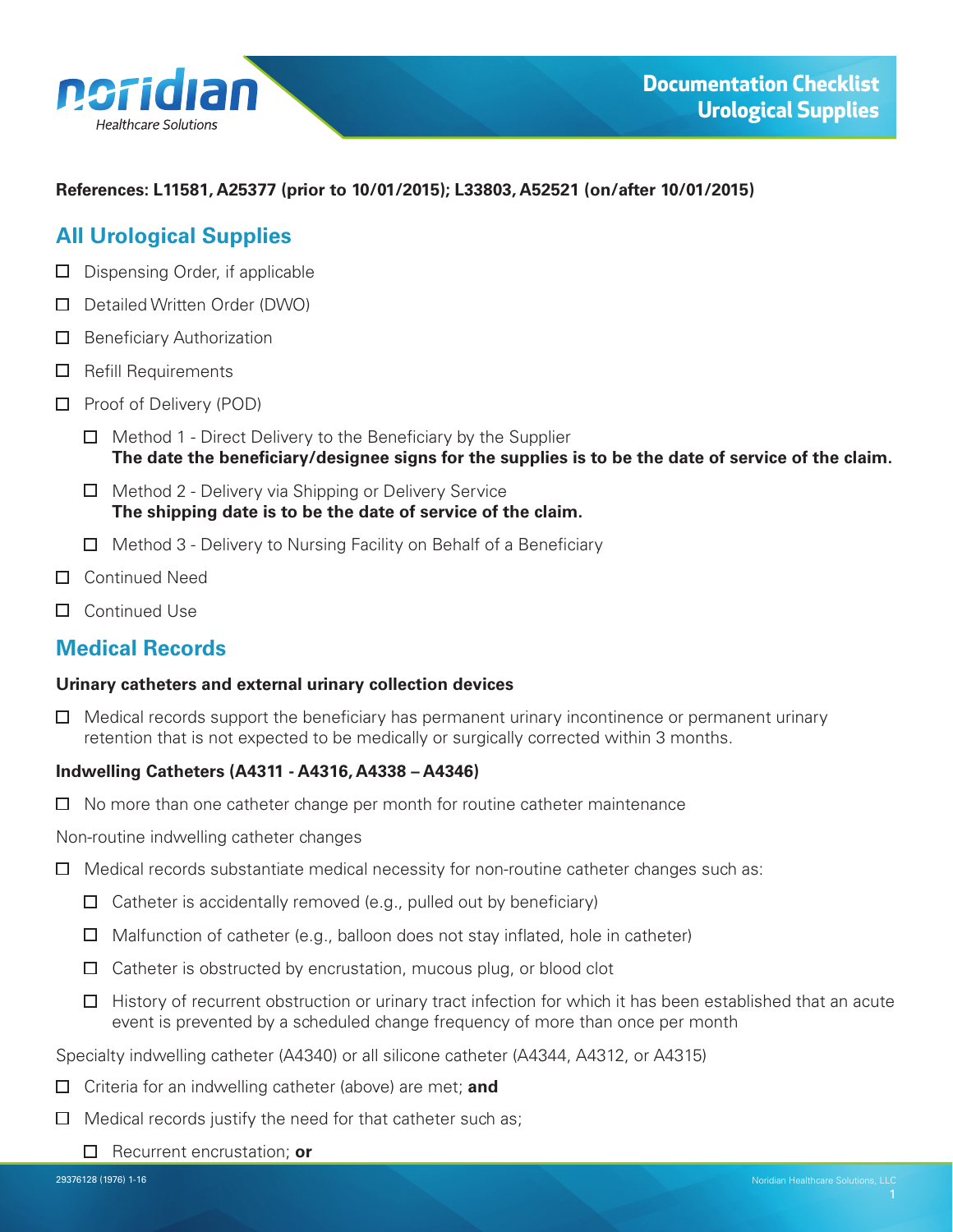- Inability to pass a straight catheter; **or**
- $\Box$  Sensitivity to latex

3-Way indwelling catheter either alone (A4346) or with other components (A4313, A4316)

- $\Box$  Medical records support continuous catheter irrigation is medically necessary:
	- There is a history of obstruction of the catheter; **and**
	- $\Box$  Patency of the catheter cannot be maintained by intermittent irrigation in conjunction with reasonable and necessary catheter changes.

### **Non-routine Changes of Urinary Drainage Collection System (A4314 – A4316, A4354, A4357, A4358, A5102, A5112)**

- $\Box$  Medical records support the necessity for non-routine changes such as:
	- **Obstruction**
	- Sludging
	- $\Box$  Clotting of blood
	- $\Box$  Chronic, recurrent, urinary tract infections

### Leg Bags (A4358 or A5112)

 $\Box$  Medical records support the beneficiary is ambulatory or chair or wheelchair bound.

### **Intermittent Irrigation (A4320, A4322, A4217) of Indwelling Catheters**

 $\Box$  Medical records show irrigation is being performed on a non-routine basis due to the presence of an acute obstruction in the catheter.

### **Continuous Irrigation of Indwelling Catheters [3-way Foley catheter (A4313, A4316, A4346), irrigation tubing (A4355), and sterile water/saline (A4217)]**

- $\Box$  Medical records support:
	- History of obstruction of the catheter; **and**
	- $\Box$  Patency of the catheter cannot be maintained by intermittent irrigation in conjunction with reasonable and necessary catheter changes; **and**
	- $\Box$  Record substantiates the medical necessity of catheter irrigation and in particular continuous irrigation as opposed to intermittent irrigation; **and**
	- $\Box$  Record indicates the rate of solution administration and the duration of need.

## **Intermittent Catheterization (A4351, A4352, A4332, or A4353)**

- **Basic coverage criteria are met; and**
- $\Box$  Beneficiary or caregiver can perform the procedure.

## **Sterile Intermittent Catheterization (SIC) Kits (A4353)**

- $\Box$  Medical records support the beneficiary requires catheterization and meets one (1) of the following:
	- Beneficiary resides in a nursing facility; **or**
	- Beneficiary is immunosuppressed: **or**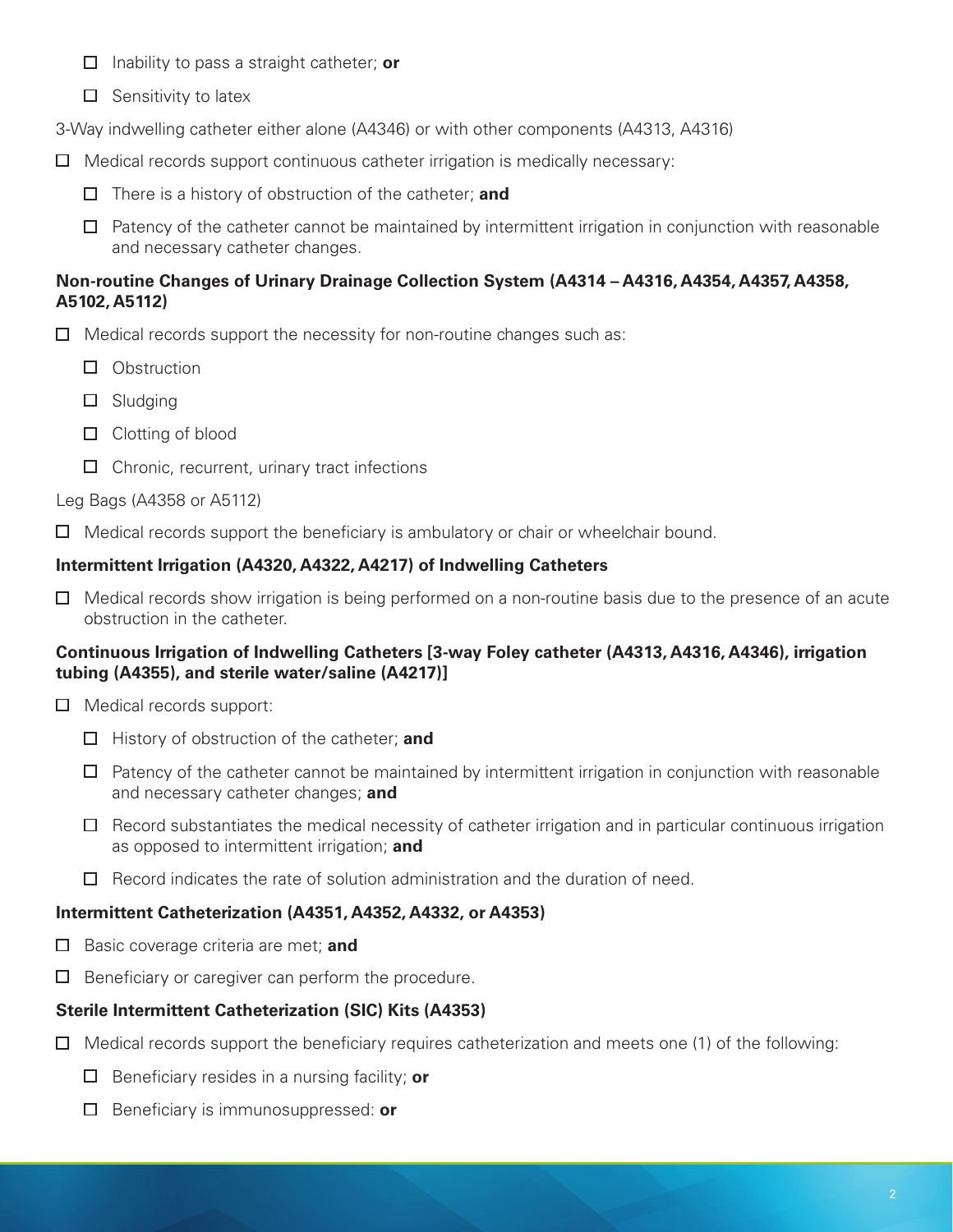- $\Box$  Beneficiary has a radiologically documented vesico-ureteral reflux while on a program of intermittent catheterization; **or**
- Beneficiary is a spinal-cord injured pregnant female with neurogenic bladder; **or**
- $\Box$  Beneficiary has had distinct, recurrent UTI's while on a program of sterile intermittent catheterization with A4351/A4352 and sterile lubricant (A4332) twice within the 12-month period prior to initiation of SIC.
	- $\Box$  Urine culture with >10,000 colony forming units of a urinary pathogen and concurrent presence of at least one (1) of the following:
		- Fever; **or**
		- Systemic leukocytosis; **or**
		- Change in urinary urgency, frequency or incontinence; **or**
		- Appearance of new or increase in autonomic dysreflexia; **or**
		- Physical signs of prostatitis, epididymitis, orchitis; **or**
		- Increased muscle spasms; **or**
		- $\square$  Pyuria.

Coude (Curved) Tip Catheter (A4352)

 $\Box$  Medical records support necessity for a curved rather than straight tip catheter (A4351).

#### **External Catheters/Urinary Collection Devices**

 $\Box$  Medical records support the beneficiary has permanent urinary incontinence and the external device is used as an alternative to an indwelling catheter

More Than 35 Male External Catheters (A4349)/Month

 $\Box$  Medical records support the medical necessity.

Specialty type male external catheters (A4326)

 $\Box$  Medical records support the medical necessity.

#### **Miscellaneous Supplies**

Urethral inserts (A4336)

- $\Box$  Medical records support the following:
	- Adult female has stress incontinence; **and**
	- **Basic coverage criteria are met; and**
	- $\Box$  Beneficiary or caregiver can perform the procedure.

## **Billing Reminders**

- Add the KX modifier to a urological supply code only if:
	- Beneficiary has permanent urinary incontinence or urinary retention; **and**
	- Item is a catheter, an external urinary collection device; **or**
	- Supply is used with one (1) of these items; **and**
	- Beneficiary meets all the coverage criteria noted above.